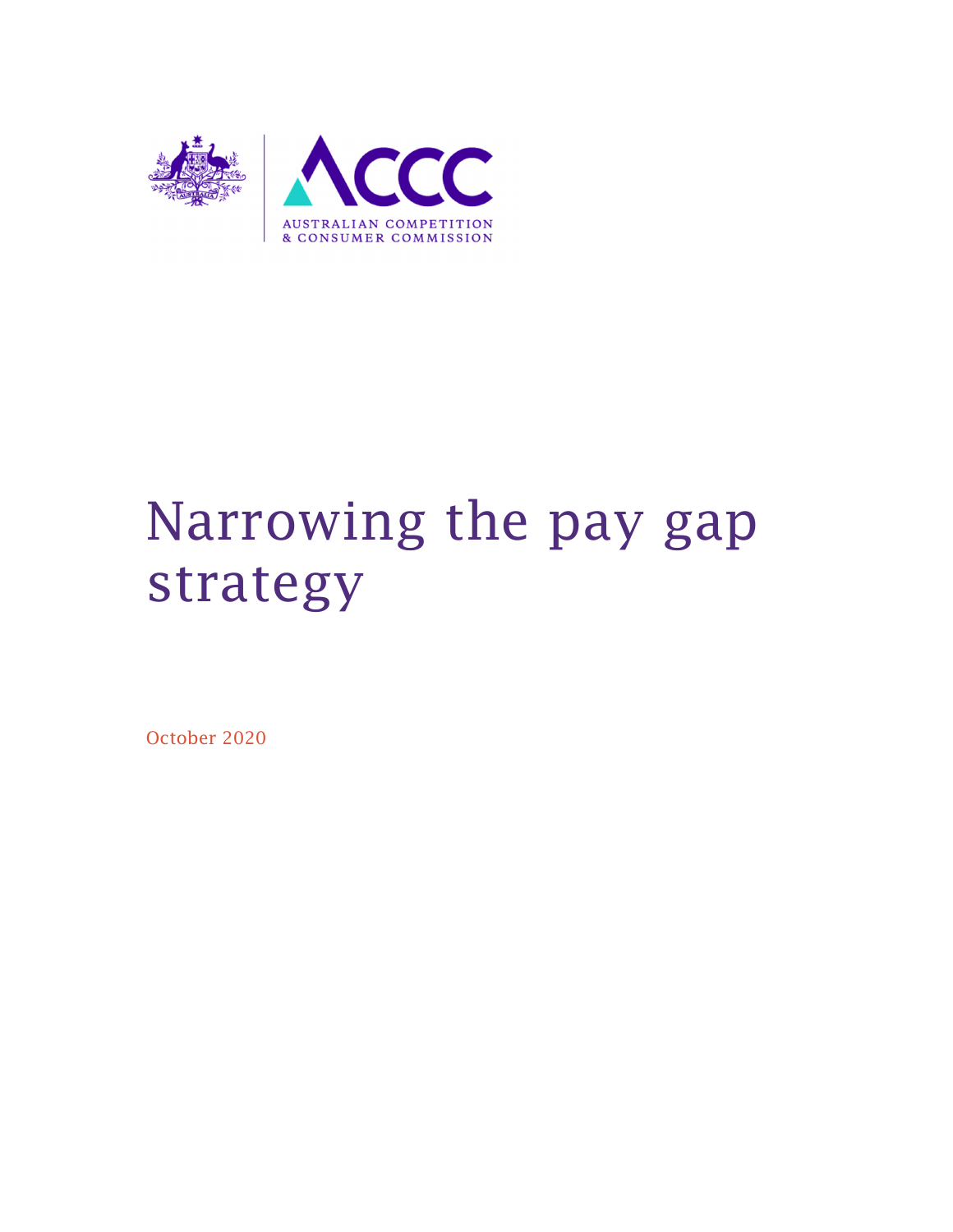| 1. |                                                                                  |  |
|----|----------------------------------------------------------------------------------|--|
| 2. |                                                                                  |  |
|    | 2.1. Advocate for industrial instruments that facilitate contemporary employment |  |
|    |                                                                                  |  |
|    |                                                                                  |  |
|    |                                                                                  |  |
|    |                                                                                  |  |
|    |                                                                                  |  |
|    |                                                                                  |  |
|    |                                                                                  |  |
|    |                                                                                  |  |
|    |                                                                                  |  |
|    |                                                                                  |  |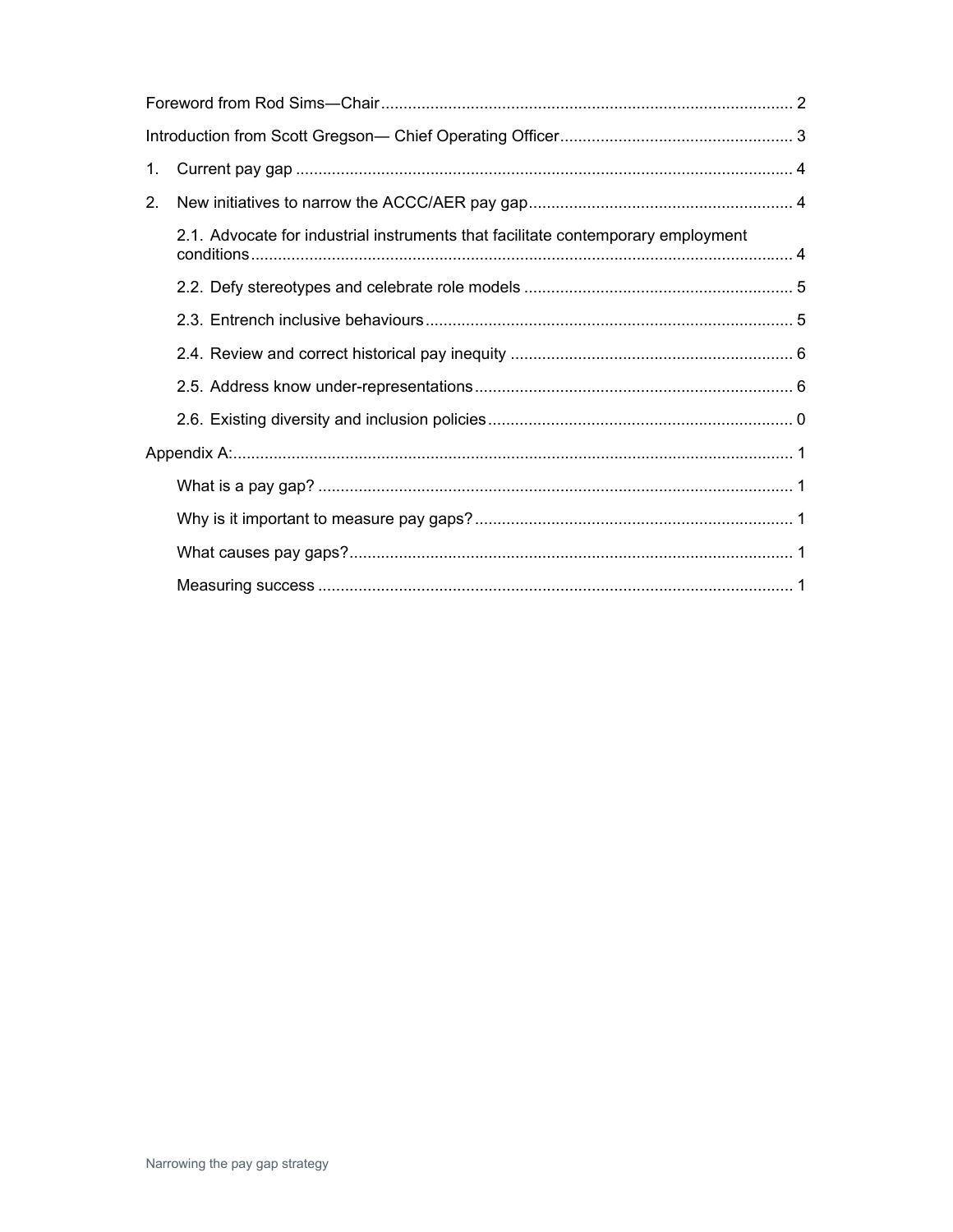# Foreword from Rod Sims―Chair

The work done on measuring the gender pay gap has allowed us to quantify the pay gap, and understand some of the factors contributing to it. The work has also shed light on the representation within our workforce of people with different backgrounds. I want all our people to be able to work as they want to work, and be who they want to be, unfettered by laws, conventions or conscious or unconscious biases. This strategy includes initiatives that will remove those barriers.

Over the course of my life and career the roles of women in the workplace have changed dramatically, certainly very much for the better, as have how women in the workplace are perceived and treated. When I was a child, there was a common view that women should not work outside the home. It was thought that having women leave the workforce would create more opportunities for men and reduce unemployment. My mother was one of those who held that view. As a 14 year old I strongly disagreed with her then, marshalling all my logic to change her view; unsuccessfully. It seems extraordinary now, but women in the public service were required to resign when they got married. The so-called marriage bar continued until 1966.

When I started work it was rare to see women in management roles. Women who were in those roles were often not treated well, and I know from many conversations that they felt the difference in how they were treated compared to men in similar roles. It was also virtually unheard of to see men working flexibly to manage work and other commitments. Thankfully we have already seen changes in both those areas.

I am proud that the ACCC is adopting this strategy to remove barriers and so narrow all pay gaps, and that we are actively making changes to reduce inequality in the workplace. We have already made some big improvements in the level of diversity and inclusion within our agency, and this strategy continues that work.

We know that organisations manage what they measure, and we will continue to use data to monitor our success in these areas.

I hope we can all get behind the objectives of this strategy.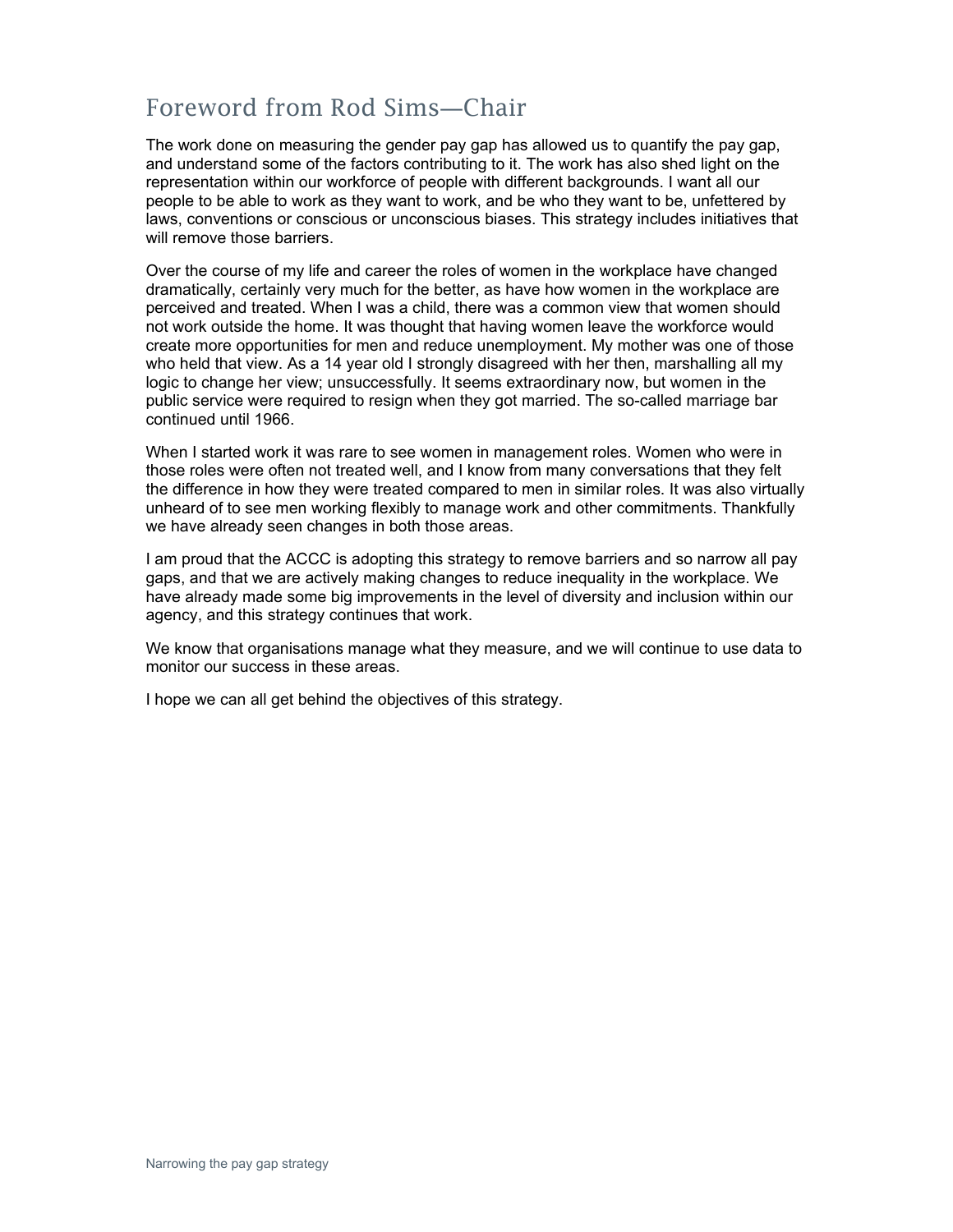# Introduction from Scott Gregson― Chief Operating **Officer**

Improving diversity, inclusion and equality at the ACCC and across the APS are personal priorities for me.

The ACCC is not unique when it comes to gender pay-gap. In 2018, women at the ACCC as a group on average earned 9.2 per cent less than men. This gap was wider than that of the Australian Public Service as a whole (7.8 per cent) and narrower than that of Australia as a whole (14 per cent). That said, I am of the view that having a gender pay gap is unacceptable and needs to be addressed with strong and proactive actions.

The ACCC has been committed to improving inclusion for a number of years. I am pleased that in 2019, the ACCC gender pay gap narrowed to 7.4 per cent. Although this time series is too small to indicate a trend, it is a beginning. I believe it demonstrates our commitment and effort to embed the practices that will allow us to continue to narrow the gap.

I am committed to closing the gender pay gap, as well as making our workplace more inclusive for people from all backgrounds―our people who are Indigenous, our people with disability, our people who are carers, our people who are culturally and linguistically diverse, and our people regardless of their sexual orientation, gender or age.

By the end of 2025 we aspire to report a gender pay gap that has been less than 5 per cent for at least two years, and less than 3 per cent for two years by 2030. This will require engagement and focus by all of us.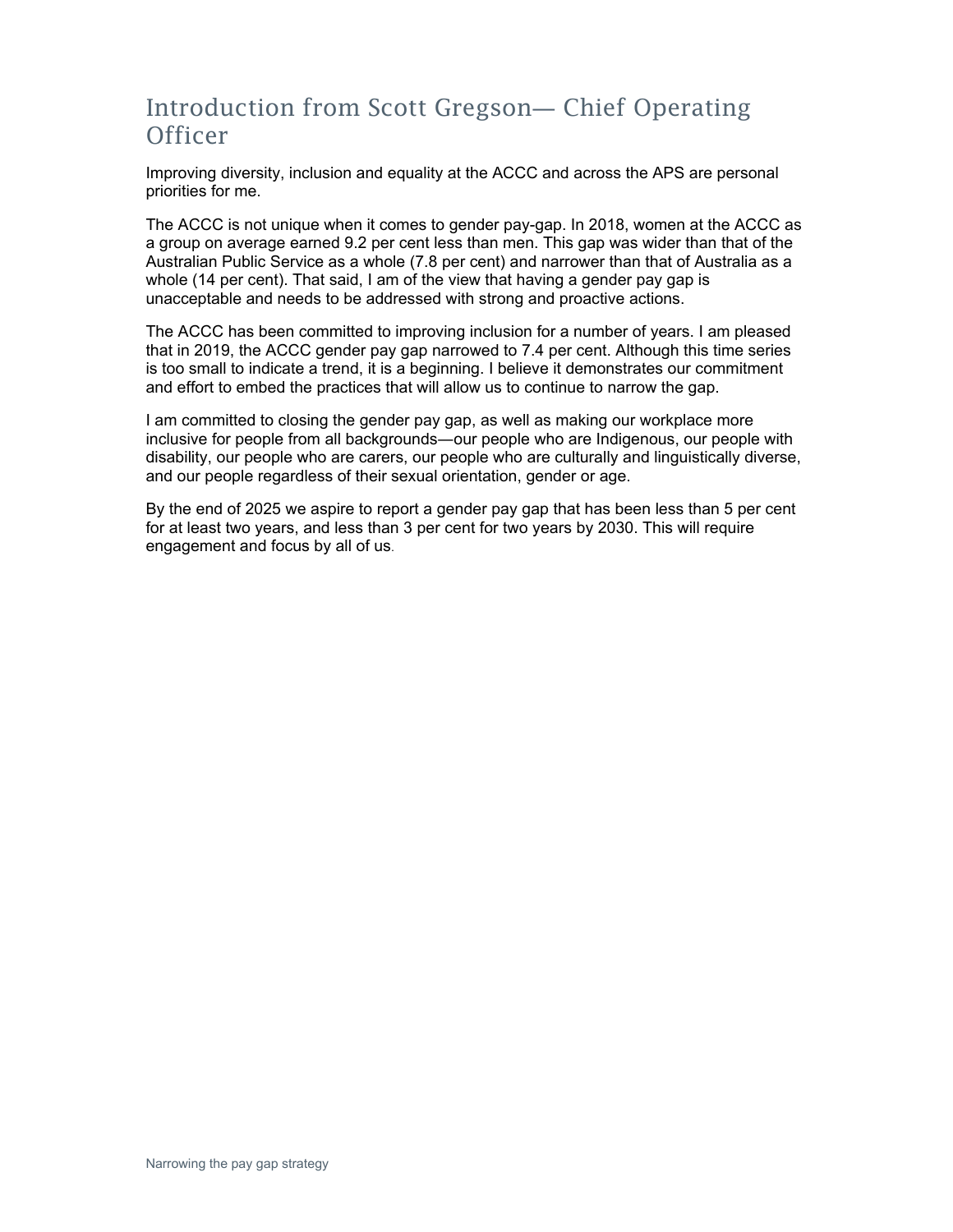# 1. Current pay gap

For the 2018 calendar year the ACCC gender pay gap was 9.2 per cent. This reduced to 7.4 per cent in 2019 (see figure 1). These results are calculated using mean as the measure of average and using base salary. This is consistent with the Workplace Gender Equality Agency's methodology for calculating a gender pay gap.

For the 2018 calendar year, the ACCC/AER pay gap between the CaLD and not CaLD employee groups was 10.2 per cent. This reduced to 8.8 per cent in 2019.

9.2% 9.7% 12.3% 13.2% 7.4% 6.8% 8.7% 9.2% Base pay Total reward Base pay Total reward Mean Median  $2018$  2019

#### **Figure 1: ACCC/AER pay gap―2019 results and revised 2018 result**

## 2. New initiatives to narrow the ACCC/AER pay gap

ACCC/AER has adopted five new initiatives to narrow the gender pay gap, and other pay gaps, by 2025. The initiatives include a range of short and longer term actions that together will narrow pay gaps. They include a range of internal measure we can take, and external advocacy to change the policies our agency operates under.

## 2.1. Advocate for industrial instruments that facilitate contemporary employment conditions

Research demonstrates that one of the largest contributors to the gender pay gap is caring responsibilities being disproportionately undertaken by women<sup>1</sup>. As an APS agency, ACCC employment conditions are influenced by the *Maternity Leave Act* and the Australian Government Employment Bargaining Framework.

We will advocate for changes to the *Maternity Leave (Commonwealth Employees) Act 1973* and the Australian Government Employment Bargaining Framework so that we are able to introduce gender neutral parental leave for the ACCC/AER.

<sup>1</sup> *She's Price(d)less. The economics of the gender pay gap―summary report 2019*, KPMG, viewed 31 July 2020. https://www.wgea.gov.au/sites/default/files/documents/She%27s-Price%28d%29less-2019-Summary-report\_0.pdf.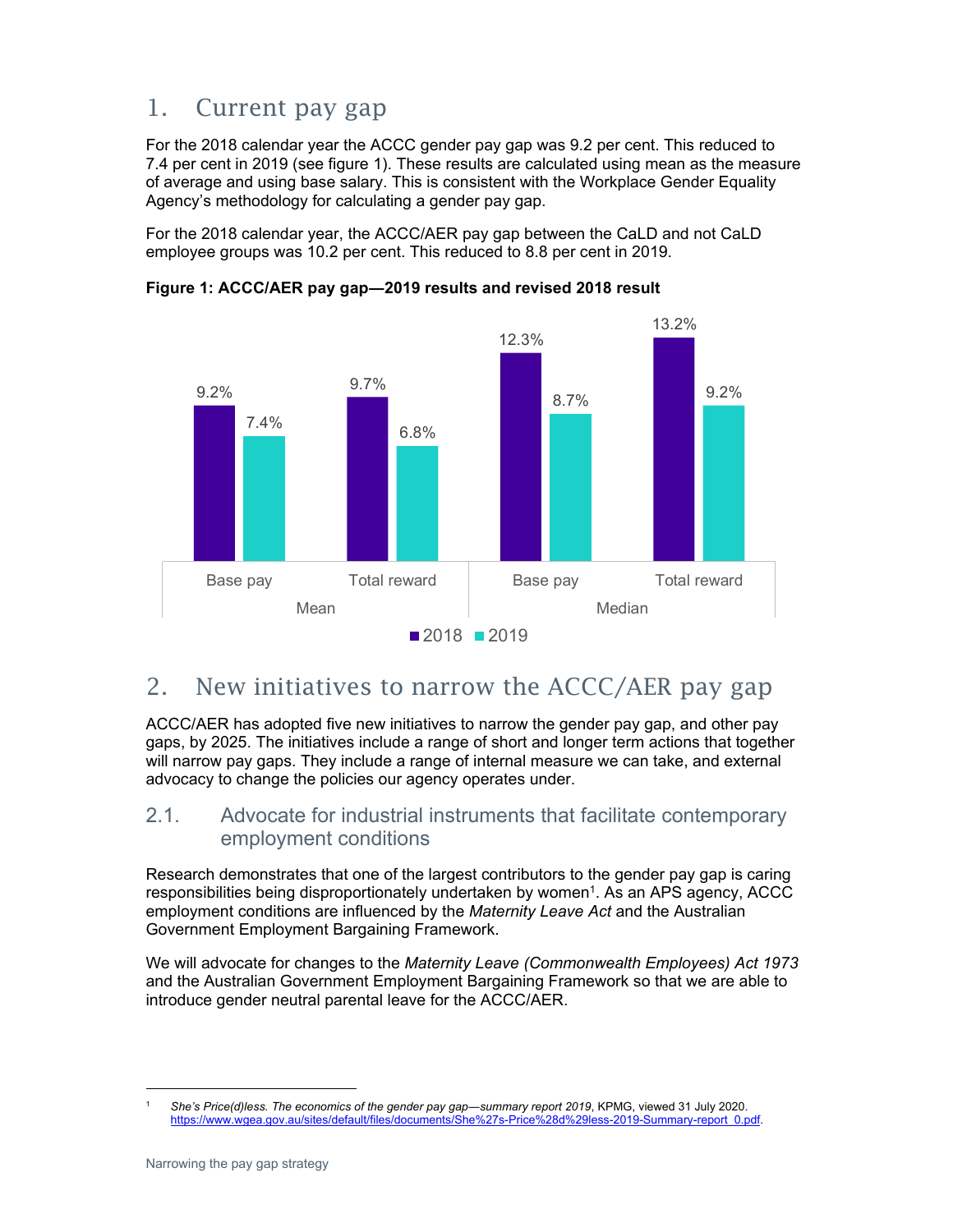The *Maternity Leave (Commonwealth) Act* has been in place since 1973 and requires significant change to accurately reflect societal changes and allow parents to have equal access to parental leave regardless of their gender.

Similarly, the Australian Government Employment Bargaining Framework needs to enable greater flexibility, including allowing enhancements that provide APS agencies with the ability to provide employment conditions similar to conditions offered by private sector organisations. This will enhance the ability of the APS to attract and retain top talent, increase our employee value proposition and allow us to continue to be an employer of choice.

Our advocacy role will be driven by partnering with key leaders within the Treasury portfolio, HR professional stream and other relevant stakeholders. While this initiative may take longer to achieve, we think our leadership in this area will generate change not just for the ACCC, but for the APS more generally.

## 2.2. Defy stereotypes and celebrate role models

Our life experiences can unconsciously influence our attitudes and behaviours. This may affect whether we work flexibly, are primary carers, which professions/occupations we pursue, what industry we work in and what roles we perform and contest.

To challenge these social norms we will highlight and celebrate where people inside and outside our agency are defying stereotypes. This may include, among others:

- people who are Indigenous, with disability, neurodiverse, culturally and linguistically diverse, and/or do not identify as male in senior leadership positions
- men working flexibly and/or taking leave to support their caring responsibilities
- men in support roles
- women in economics and STEM (science, technology, engineering and maths).

#### 2.3. Entrench inclusive behaviours

The transformational change needed for a workforce to be inclusive requires a shared awareness of the barriers facing some employees and a collective commitment, through actions and behaviours to support inclusion.

Inclusive behaviours are defined by the Diversity Council Australia, highlighted in our Building Inclusion: advancing gender balanced leadership strategy and include:

- develop an understanding about how individual identity influences behaviour and interactions
- create teams and networks in which a diversity of people feel connected, valued, and respected
- be curious about and open to new and different perspectives from a range of people
- develop an ability to be flexible about and responsive to a diversity of people and perspectives, and
- develop an ability to challenge accepted practices and incorporate different perspectives into how the ACCC operates.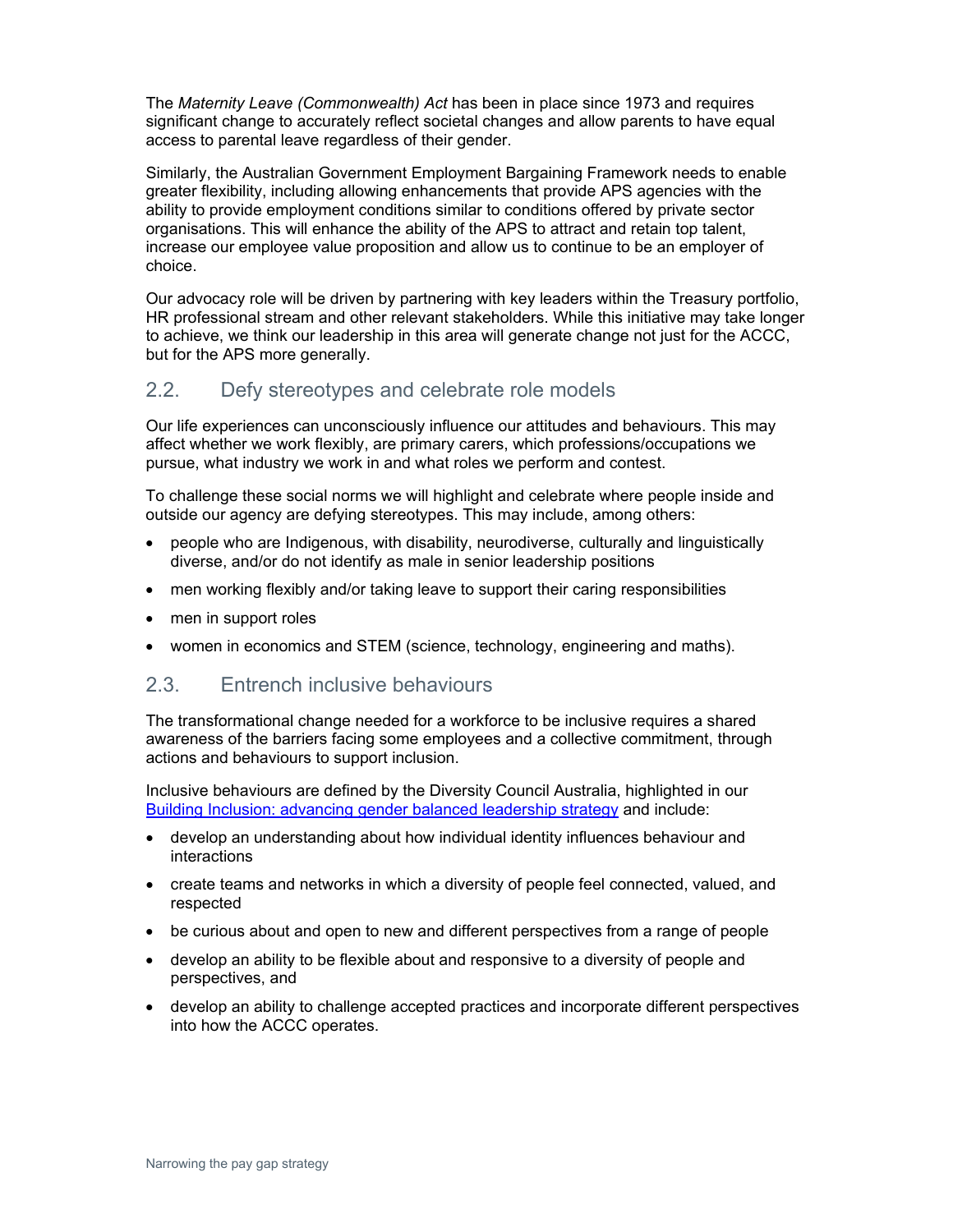We will entrench inclusive behaviours by making them mandatory in:

- components of every employee's annual performance plan
- selection criteria in all advertised APS 6 positions and above
- criteria for senior leaders' performance pay.

#### 2.4. Review and correct historical pay inequity

Previous remuneration decisions may not have always had controls in place to manage the potential for unconscious bias. As a result, a contributor to the ACCC's pay gap could be pay inequity—people being paid differently for work of the same or comparable value.

To understand this, when funding is secured, independent experts will be engaged to undertake a pay equity analysis and audit. The analysis would involve using statistical modelling to identify the impact agency and employee attributes have on an employee's pay. Attributes may include commencing salary, previous salary-progressions, tenure at level, tenure in role, performance, qualifications, gender, age, disability, heritage, location, role type/function, work area, etc.

The pay equity analysis and audit will:

- determine if and to what extent there are any unexplained pay differences
- identify specific employees who are paid less than peers for performing the same or similar work
- determine if—and what—specific agency and/or employee attributes contribute to pay inequity
- provide aggregated information including pay inequity across like roles.

It is not practicable to provide any suggested recommendations for Initiative 4 as the results of the pay audit are unknown. Once this work has been completed by the independent third party, the recommendations will be assessed and progressed via the appropriate consultation forums for approval.

#### 2.5. Address know under-representations

Known and significant under-representation across the ACCC includes:

- women in SES band 2 roles
- people who are Indigenous, CaLD and/or with disability in leadership roles
- men in support roles.

In addition to the initiatives to defy stereotypes and build inclusion throughout the ACCC, other actions to address the known under-representations will include:

- ensuring selection processes for appointment to these roles are best practice, including multiple points of objective assessment and incorporating selection expertise
- continuing coordinated secondments for existing SES band 2s. This may include reciprocal and non-reciprocal secondments with partner organisations such as the Treasury, ASIC, RBA, etc
- continuing investment in development programs such as the Future Leaders Program and SES Band 1 Leadership programs and ensuring ACCC/AER participants are from diverse backgrounds
- actively attracting and encouraging males to apply for support roles with the ACCC/AER.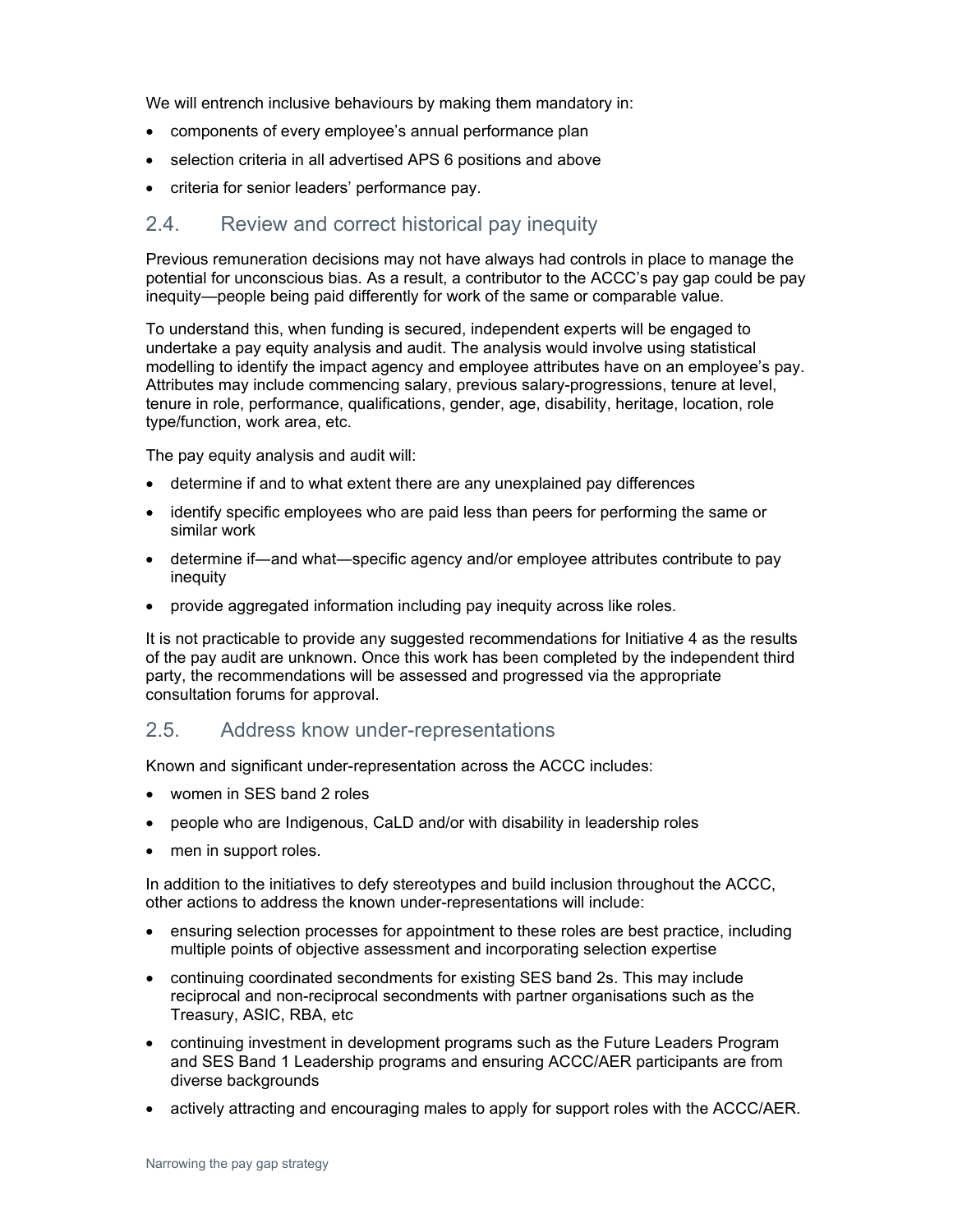## 2.6. Existing diversity and inclusion policies

The early indicators from reporting on pay gaps suggest our existing initiatives for a more inclusive workplace are contributing to narrowing the pay gaps at the ACCC/AER. The initiatives are led by our:

- Diversity and Inclusion Strategy that encompasses our Reconciliation Action Plan, Disability Action Plan and Employee Networks including but not limited to the Mipla Tunapri Indigenous Employee Network, the Culturally and Linguistically Diverse Employee Network and the Disability and Carers Employee Network.
- Building Inclusion—advancing gender balanced leadership strategy that defines our inclusive leadership capabilities and among other initiatives, identifies targets for women in our senior leadership positions.
- Flexible working policy―'if not, why not'―that provides for all roles to be full time, part time or job share and for any role to be performed from any ACCC location.
- Contemporary recruitment policy including for SES roles that focuses on consciously reducing bias through more robust and broad ranging selection methods.
- Work on defining career pathways such as from the graduate program with a focus on diversity and inclusion.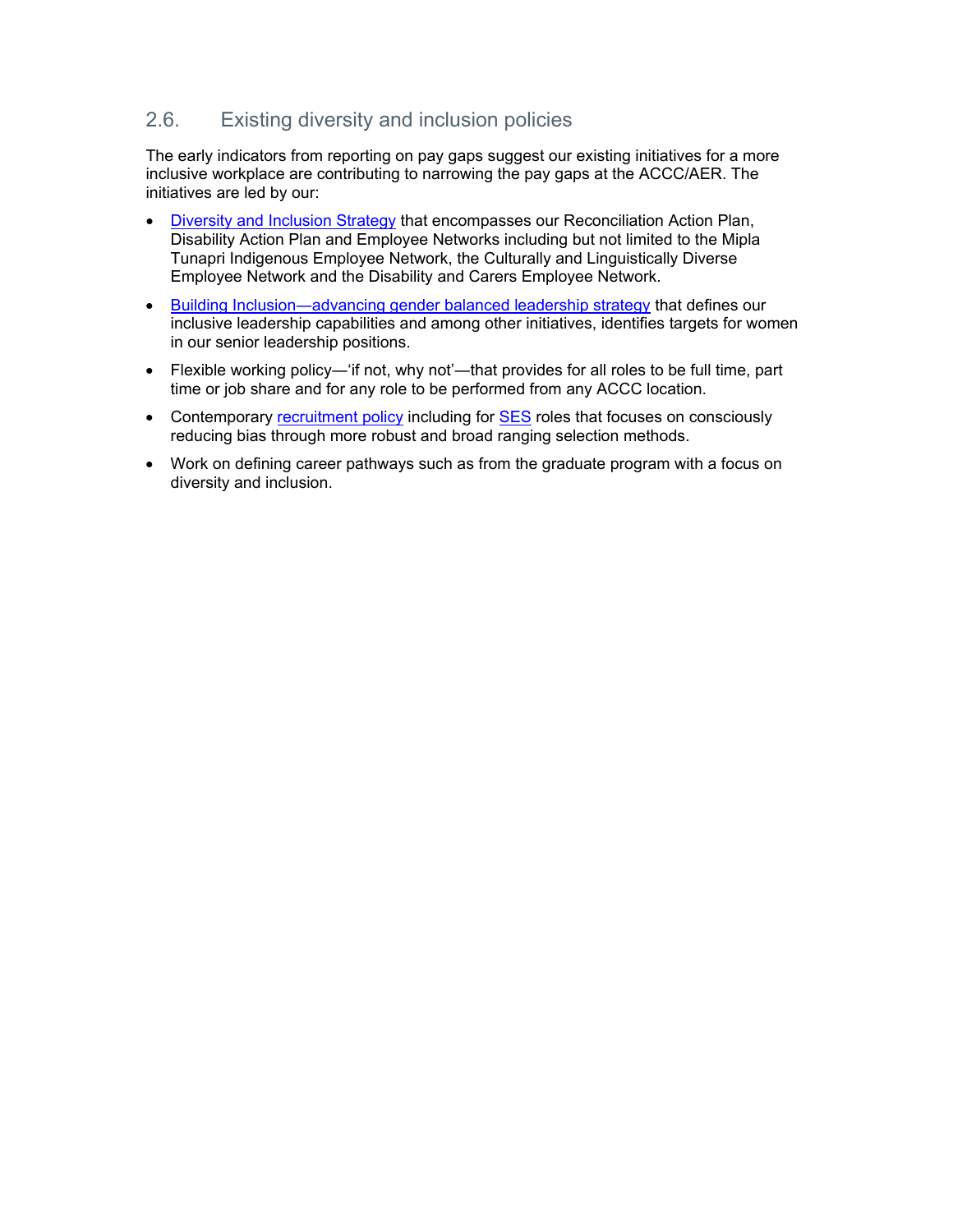# Appendix A:

## **What is a pay gap?**

A pay gap is the difference between two demographic groups' average weekly ordinary fulltime-equivalent (FTE) earnings, expressed as a percentage of the higher group's earnings.

Women and men are the most common two demographic groups used to calculate a pay gap. We also calculate the pay gap using other demographic information such as employee's cultural/linguistic background.

## **Why is it important to measure pay gaps?**

The ACCC/AER is committed to building and maintaining a diverse and inclusive culture where every employee's contribution is valued equally.

Calculating pay gaps is a measure of workforce inclusion. Reducing pay gaps improves inclusiveness and has significant organisational, social and economic benefits. This is because initiatives to narrow pay gaps provide the opportunity for less-included groups to increase their participation in the workplace.

Organisations with inclusive cultures enjoy:

- increased organisational performance
- enhanced ability to attract and retain talent
- enhanced organisational reputation

#### **What causes pay gaps?**

Commonly, organisations have pay gaps when demographic groups are over/underrepresented in particular roles. Examples include senior leadership, support roles, and specific technical roles. This may stem from a history of:

- caring responsibilities being commonly undertaken by women
- limited workplace flexibility, particularly in more senior roles (EL and SES)
- unwittingly selecting for homogeneity at senior levels through a focus on technical skills and time in role at the expense of leadership skills and broader experience and perspectives. This results in a lack of balance in selection processes and a tendency towards selecting similar types of people
- unconscious bias in broader recruitment and pay review decisions.

#### **Measuring success**

We will continue to calculate and report on pay gaps at the ACCC/AER. De-identified data will be extracted from our systems at the end of each calendar year. Pay gap results will be reported to the agency.

We will continue to report on metrics including proportions of different demographic groups, by level, including:

- male/female
- CaLD/non CaLD
- Indigenous/not Indigenous